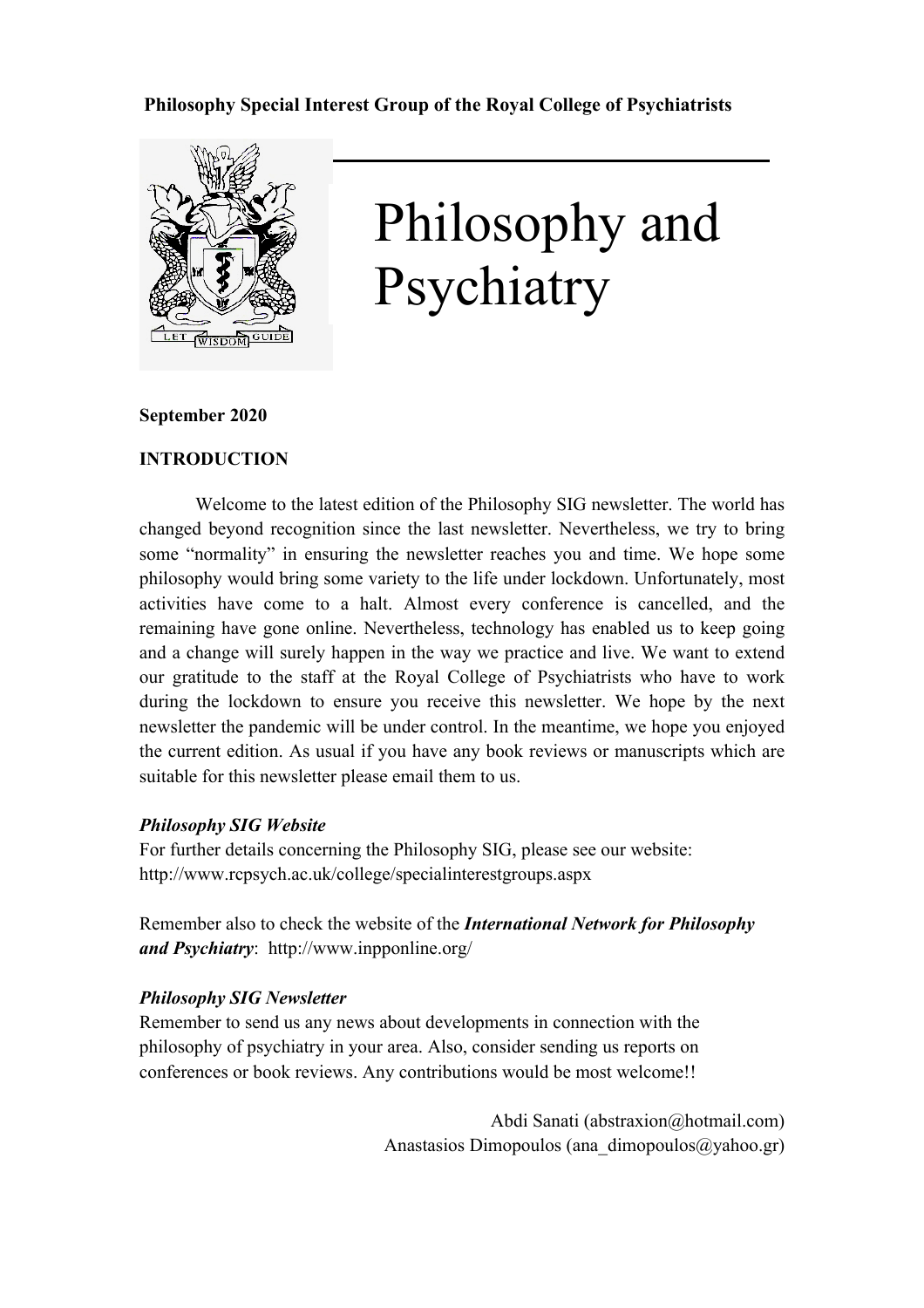## **UPCOMING EVENTS**

Unfortunately, as you know because of the COVID-19 pandemic most of the conferences have been cancelled. The remaining have changed the format into online conferences.

From the INPP website we get these two conferences where phenomenology and psychopathology are coming into dialogue.

The first event called "**Psychopathology and the "scaling up" problem**" is a Zoom conference, free to participate, that runs in the afternoon (15:00-17:30) from 05/10-07/10 organised by Adrian Downey from the University of Sussex. To participate you need to email to a.downey@sussex.ac.uk As the conference organisers say, the main focus will be "upon the extent to which phenomenological and enactive accounts of psychopathology are, or must be, 'representation hungry'. Whilst explicitly anti-cognitivist phenomenological and enactive accounts of psychopathology are present in the literature, little work has been carried out on discerning the extent to which they require the positing of representation. This is somewhat surprising, because 'representation hungry' cognition (thought, imagery, hallucination) plays a prominent role in most psychopathologies. The aim of the conference is to fill this gap by determining whether the concept "representation" is helpful, harmful, or irrelevant to understanding (phenomenological and enactive accounts of) psychopathology". The following program has been posted:

## - **Monday, October 5th**

**15:00-16:10 Regina Fabry** will talk about "A Non-Representational predictive processing Account of Major Depressive Disorder

**16:15-17:25 Adrian Downey** will talk about "Grappling with Grip Predictive Processing Schizophrenia and the Problem of Representation Hunger"

## - **Tuesday, October 6th**

**15:00 – 16:10 Julian Klverstein** will talk about "delusion as a Disturbance of Skilled Intentionality"

**16:15-17:25 Annemarie Kalis** will talk about "Folk psychological descriptions; what do they describe?"

## - **Wednesday, October 7th**

**15:00-16:10 Shaun Gallagher** will talk about "Scaling up or scaling out? A recipe for explaining psychiatric conditions"

**16:15-17:25 Sanneke De Hann** will talk about "Embodied, embedded…and existential cognition"

All presentations look very stimulating and we are looking forward to it.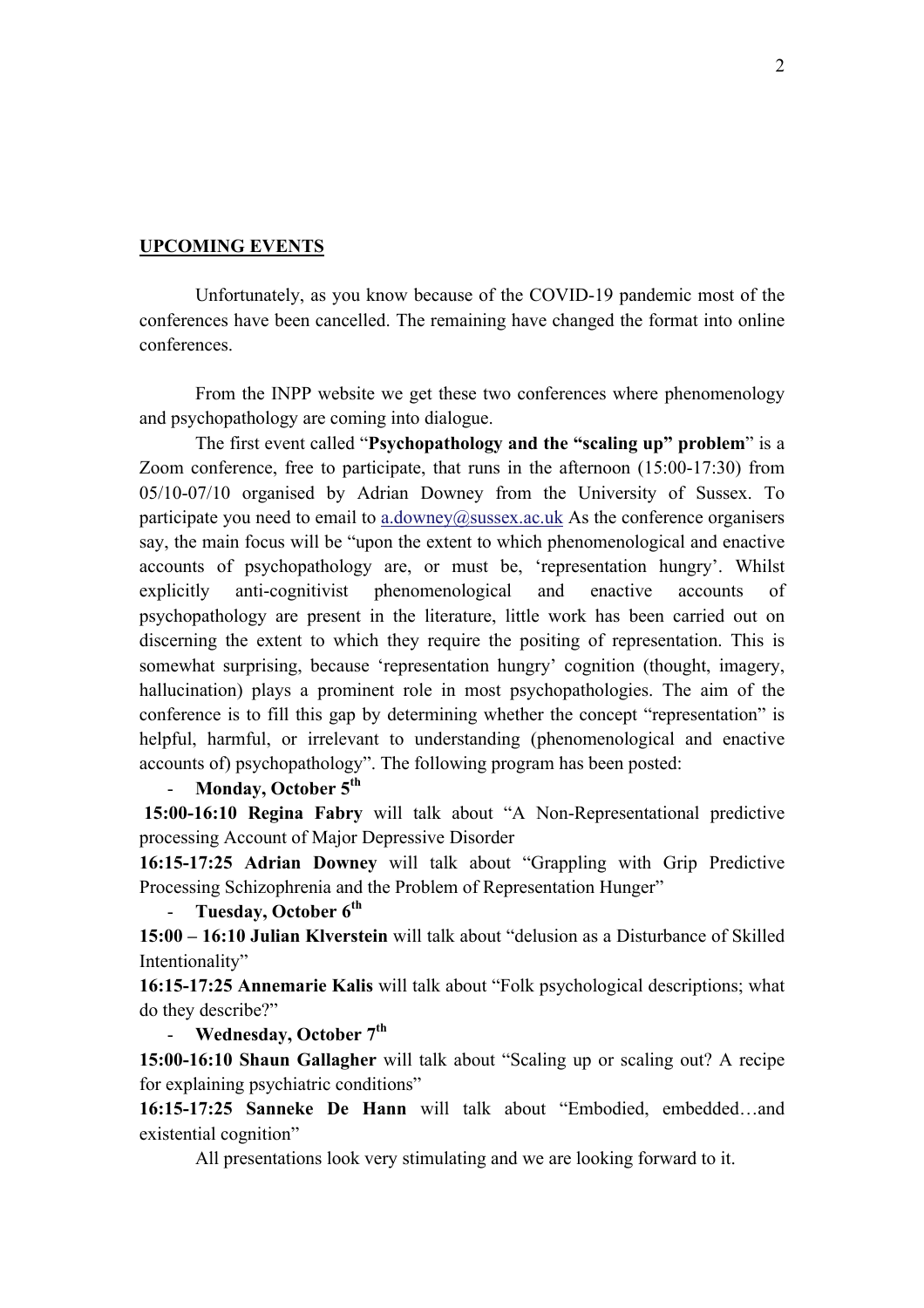The second event that bring philosophy and psychiatry together will take place during the conference **Encephale 2021** that will take place on **20 - 22 of January 2021 at Palais des Congrès de Paris.** The Encephale Congress will have a special session on philosophy and psychiatry. The session for 2021 will be on phenomenology and psychiatry. It will be in French. The translated English program is:

## - **Self-disorders in early schizophrenia**

Michel Cermolacce (Marseille)

https://pubmed.ncbi.nlm.nih.gov/20142381/

- **Which tools for a clinical practice inspired by phenomenology?**
- Jérome Englebert (Belgium)
- https://pubmed.ncbi.nlm.nih.gov/31715612/

- **Praecox Feeling and diagnostic decision-making** Tudi Goze (Toulouse) https://pubmed.ncbi.nlm.nih.gov/30476340/

- **In search of the autobiographical self** Fabrice Berna (Strasbourg) https://pubmed.ncbi.nlm.nih.gov/27216589/

## **Philosophy in Medical Education**

An interesting initiative is advanced by King's College and the Philosophy of Medicine department. Following the recent online conference on Philosophy in Medical Education (see review below), the department organises a series of colloquia on the same topic. Here is a list of the upcoming events that you can access and register via Eventbrite.

## **Colloquium on Ethics**

## **22nd October 2020, 17:00 – 18:15 (UK)**

**Riana Betzler** (WUSTL) "Ethics as a Practice in Medical Education"

**David Fajardo Chica** (UNAM) "Pain, suffering and death: A proposal for philosophy in palliative care education"

#### **Colloquium on Phenomenology**

**2nd of November 2020, 17 00 18:15 (UK)**

**Anthony Vincent Fernandes** (Oxford) : "Teaching Phenomenology in Clinical Practice: A Conceptual Approach"

**Samantha Gallivan (Imperial):** "Using Phenomenologically Informed Qualitative Methods to Explore Surgical Practice"

## **Colloquium on Psychiatry**

## **26th of November 2020, 17:00 – 18:15 (UK)**

**Benjamin Wilck** (Humboldt) and Ivan Nenchev (Charité): "The Value of Philosophy of Language for Psychiatric Diagnostics"

**Tania Gergel (KCL**): "Teaching philosophy to psychiatrists: a paradigm case of interdisciplinary education?"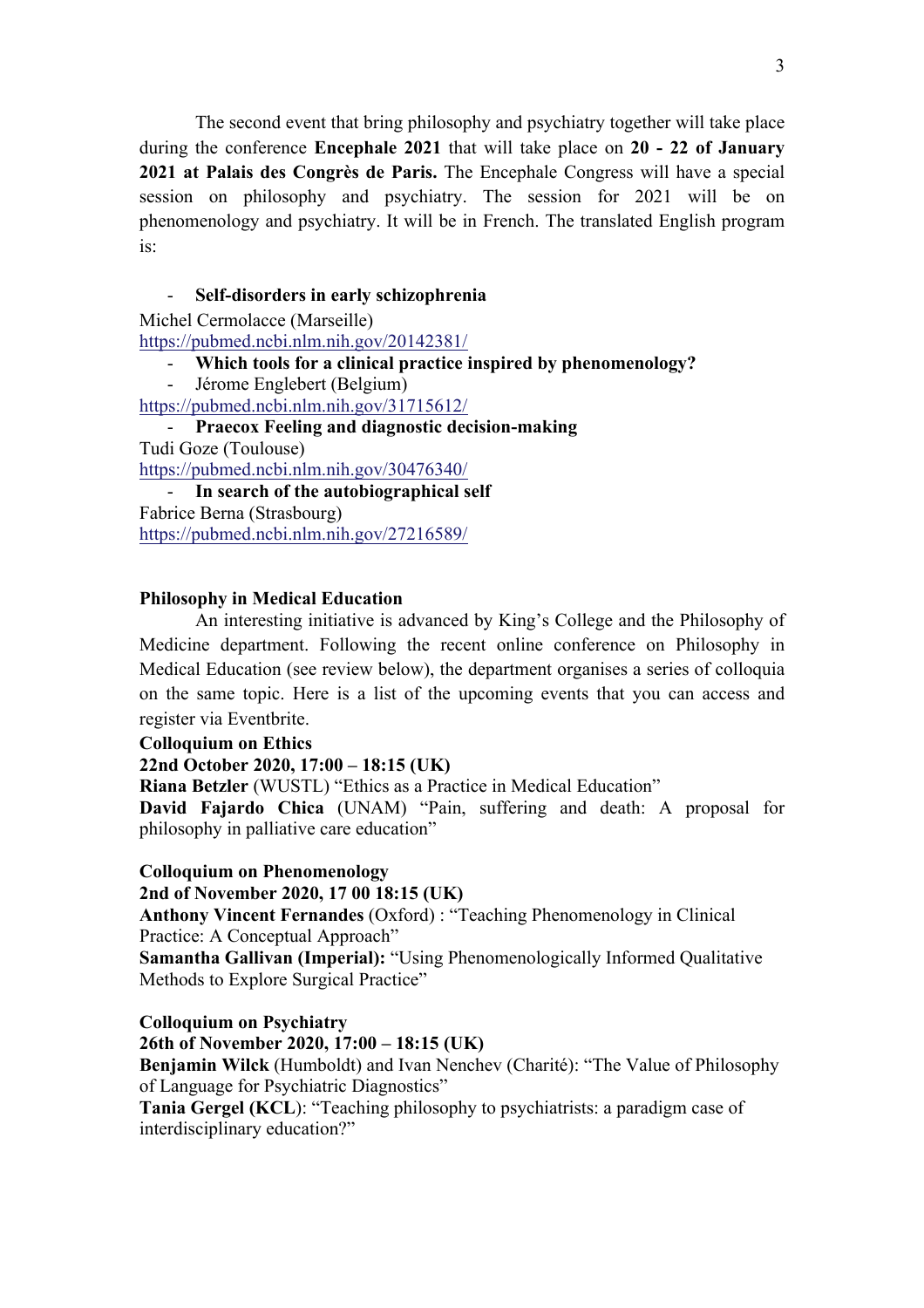Furthermore, KCL organises on the  $15<sup>th</sup>$  of December 2020 the  $2<sup>nd</sup>$  Peter Sowerby Interdisciplinary Workshop with the title **Philosophy in Medical Education: Race, Gender and Bias**. Registrations are not yet open. You can find more information in the following link https://philosophyandmedicine.org/eventseries-philosophy-in-medical-education/

## **PAST EVENTS**

## **Conference review: From the patient's point of view: Phenomenological psychopathology in clinical practice Royal Society of Medicine, Psychiatry Section, 07-09/09/201**

#### **Anastasios Dimopoulos**

This was a 3-day intensive course organized by Prof Ikkos from the Psychiatry Section of the Royal Society of Medicine and Prof Giovanni Stanghellini, one of the most eminent phenomenological psychopathologists in the world today. The event was organised to celebrate the landmark first edition of the "Oxford Handbook of Phenomenological Psychopathology", that I hope to review for the following SIG newsletter. Two of the senior editors, Prof Giovanni Stanghellini and Prof Matthew Broome, in collaboration with other national and international experts delivered a rich training experience that left many of the participants, including trainees present, to want more of similar events.

The first day of the course provided a comprehensive overview on the current state of clinical practice in psychiatry and why phenomenological psychopathology can assist in better understanding the subjective experience of the patients. We heard excellent talks by Prof Bill Fulford, Prof Tom Burns and Prof George Ikkos that highlighted the limitations of current descriptive approaches and how there is a need to take in account patient's values and subjective experiences. Prof Stanghellini and Prof Broome then discussed what the contribution of phenomenological philosophy and its application in the exploration of psychopathological phenomena has to offer.

The second day of the conference unpacked a series of detailed phenomenological accounts of principal mental disorders and psychopathological phenomena. Prof Broome discussed in detail neuroscientific research and how it relates with the phenomenological account of the subjective experience in schizophrenia. Prof Stanghellini on his part offered us a series of explorations of the Lifeworld of patients suffering from manic-depressive illness and borderline personality disorder, arguably a difficult task for the latter due to the wide variability in presentation. The concept of Lifeworld as an organizing principle of exploration of psychopathological phenomena is quite central in current phenomenological trends in psychopathology. Having a conversation later on with two of the psychiatric trainees present, they found it quite helpful and wanted to incorporate it in their everyday practice.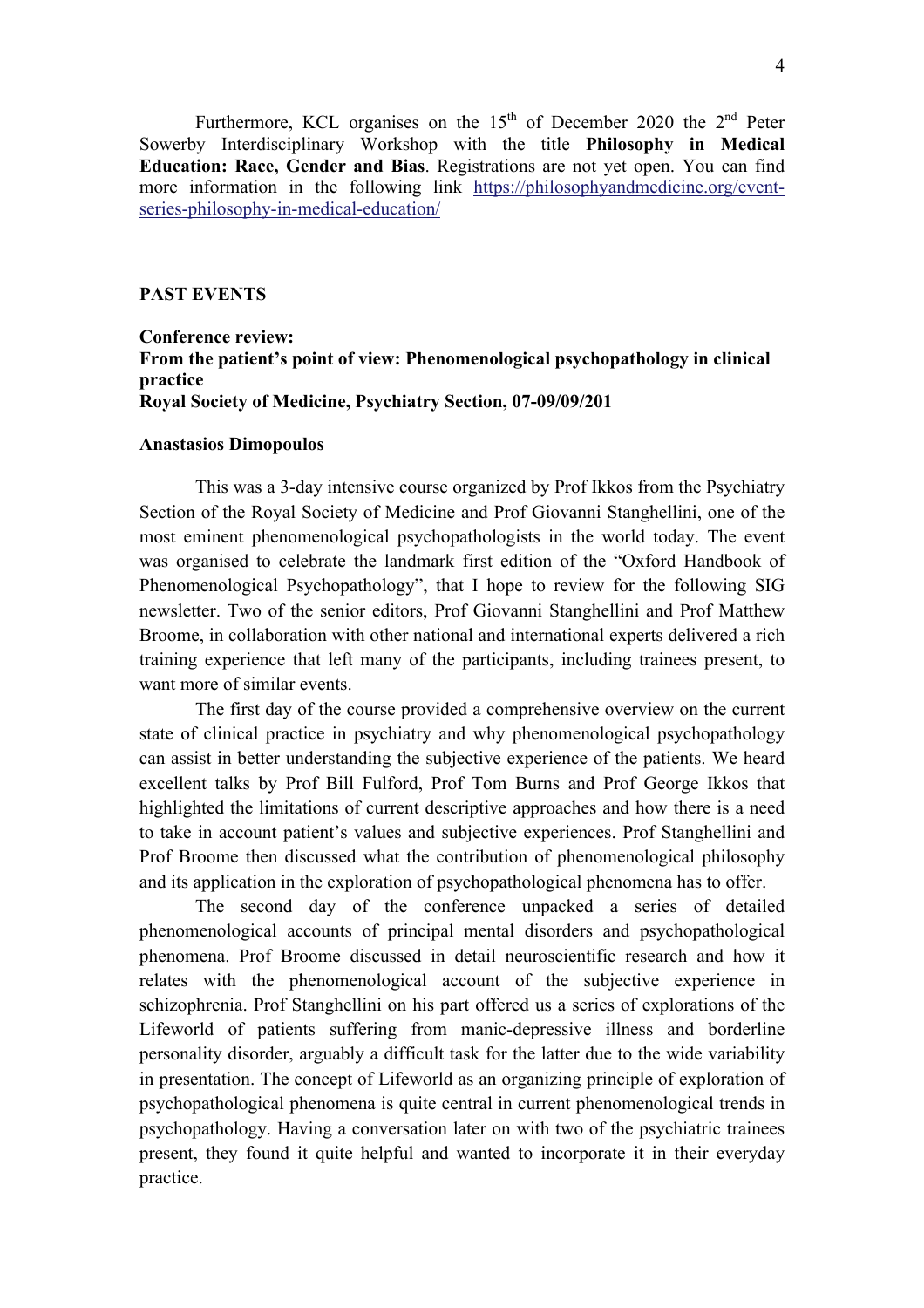The last day of the conference had a very stimulating presentation by Prof Castellani on the phenomenological account of Eating Disorders. Prof Castellani presented research substantiating the limitations of current diagnostic criteria and treatment approaches. In the collaborative research effort with Prof Stanghellini they have identified a psychopathological core that conceptualizes Eating Disorders as Disturbances of Self-Identity. The use of IDEA (Identity and Eating Disorders) questionnaire revealed several relevant experiential patterns in patients with Eds. Common denominator of these experiential patterns was that they facilitate the creation of overvalued thoughts about body weight and shape, eating concerns and dietary restrictions. Some of the strategies implemented by patients with Eds may represent efforts to feel themselves cenesthetically. The last presentation was an exploration by Prof Stanghellini of the value of phenomenological philosophy in psychotherapy, especially in informing psychodynamic psychotherapy.

I hope that similar events can take place again in the future and possibly become hubs for a continuous exchange between practitioners, allow them to bring forward both strengths and limitations of phenomenological psychopathology.

## **Conference review: Philosophy in Medical Education King's College, London 15th of September 2020**

This was personally a highly anticipated event by me. It was supposed to be a 3-day conference taking place back in April but as many other events was cancelled due to the pandemic. A reduced version took place online via Zoom on 15<sup>th</sup> of September and then a series of colloquia, as advertised above, were created by the remaining initial program. I do have a personal interest in exploring ways that philosophy can be integrated in medical education and was curious to see what the experience of similar attempts is abroad and how it can be best conceptualized. It did become evident that there are significant struggles to integrate philosophy in medical education, eve in countries where they form part of the undergraduate curriculum.

Juliette Ferry-Danini brought us an overview of the French experience where philosophy is part of the curriculum. As she pointed out philosophy in France is understood mostly as history of philosophy. Furthermore, there aren't many philosophers that can produce a qualitative training and often philosophy is seen as part of social sciences, somehow losing its methodological rigor. It was quite evident from her presentation that it is quite a challenge scaling similar training at a national level without in the end losing a minimum standard of what is delivered.

Alex Broadbent from South Africa presented his model for philosophy in medical education. As its core role he identified the promotion of the "the inquirer model of medicine". He attempted to debunked some of the common assumptions around the value of philosophy for medicine. He brought forward arguments such as that ethical training is of a dubious value in assisting in practicing medicine, or that philosophy won't necessarily improve the bedside manner of doctors. His core thesis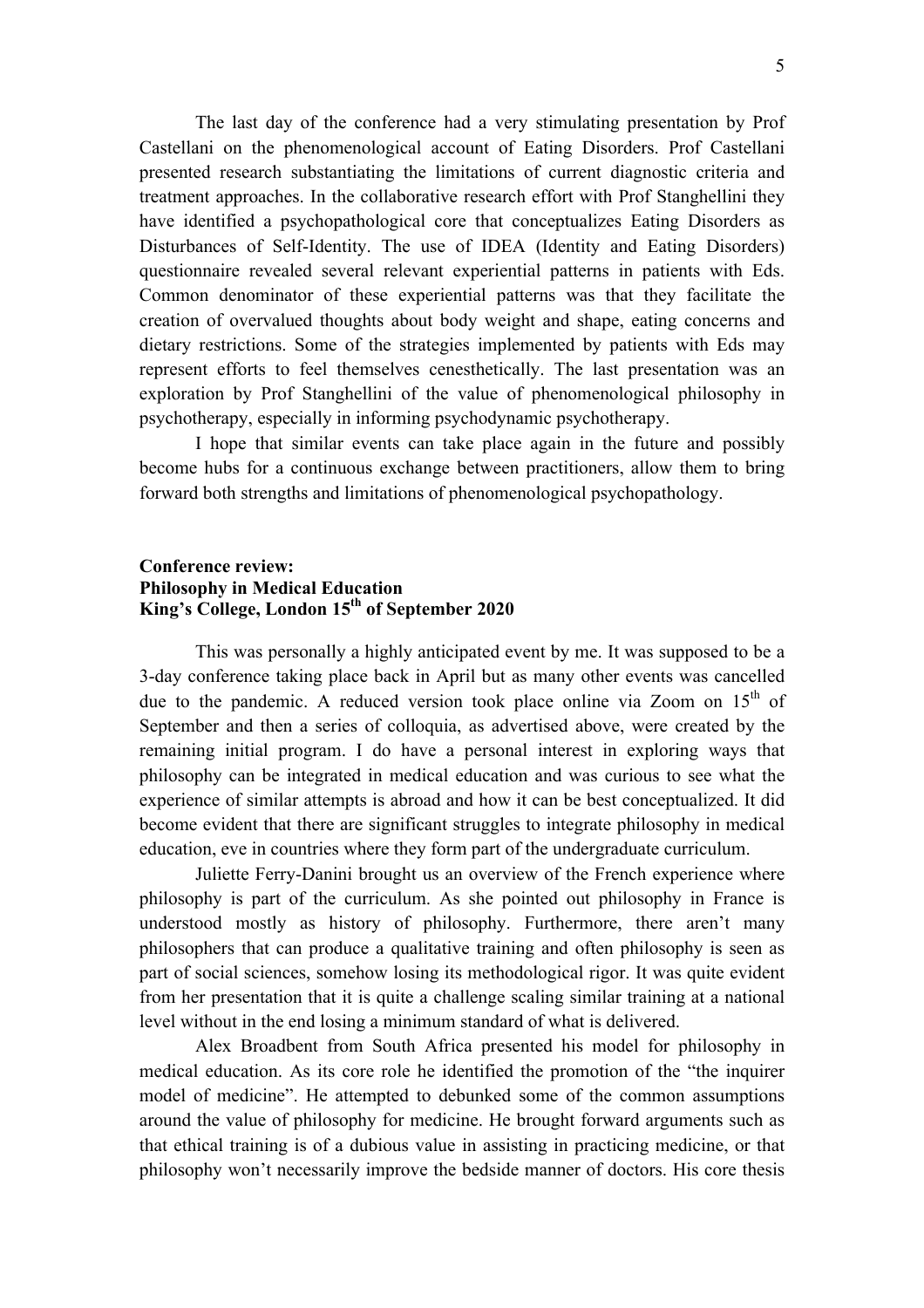behind that was that "cure is not the core business of medicine" but rather the "exercise of some skill, ability of competence that the profession generally possessed, but others not". Following that path, he claimed that medical education should foster the ability of someone to make effective inquiries, practically "turn illness into an inquiry". It was an interesting presentation and while I did not agree with all said, I was left with the desire to read his book on Philosophy of Medicine.

Rafaella Campanella from Italy made several recommendations on what kind of principles should permeate the integration of philosophy in medical education. The moto used was that of Martyn Evans that "philosophy of medicine asks questions about the questions medicine asks". The main tenant was to make philosophy part of Continuous Professional Development. She advocated a more specialised approach, recognising that different medical specialties may benefit from different types of philosophical discourse.

Jonathan Fuller was the last presenter of the day but in no way the less interesting. The central proposal of his presentation was that philosophy is the core discipline in developing and learning the "theory of medicine". Different topics were suggested where philosophical enquiry can become integral in teaching medicine. Debating the concept of disease, using phenomenology for exploring experiences of illness, debating diagnostic categories etc were some of the initial topics identified. He then proceeded with philosophical exploration of different aspects of diagnostic reasoning and how philosophy can help clinicians in developing that skill. He then suggested a case-based and discussion-based educational framework to be used. I really liked the clarity of his presentation and gave me several interesting points to contemplate upon.

Overall, this was a good conference with many interesting points to cherish. Unfortunately, as it happens often in these conferences, not many doctors attend them. We are a practical discipline and that is a significant constrain on how to provide relevant philosophical education to local contexts. The absence of doctors from these events maintains a barrier towards effective transdisciplinary exchange, something that the presenters have highlighted. Bridging this gap and improve the dialogue between philosophy, medicine/psychiatry and medical education is needed. More will follow in this space.

## **BOOK REVIEWS**

## **Thomas Szasz: an appraisal of his legacy Edited by: C.V. Haldipur, James L. Knoll IV and Eric V.D Luft**

#### **Reviewed by Dr Abdi Sanati**

Thomas Szasz played a significant role in the history of psychiatry. His book The Myth of Mental Illness, in which he argued against the very existence of mental illness has been widely read by psychiatrists and critics of psychiatry. Throughout his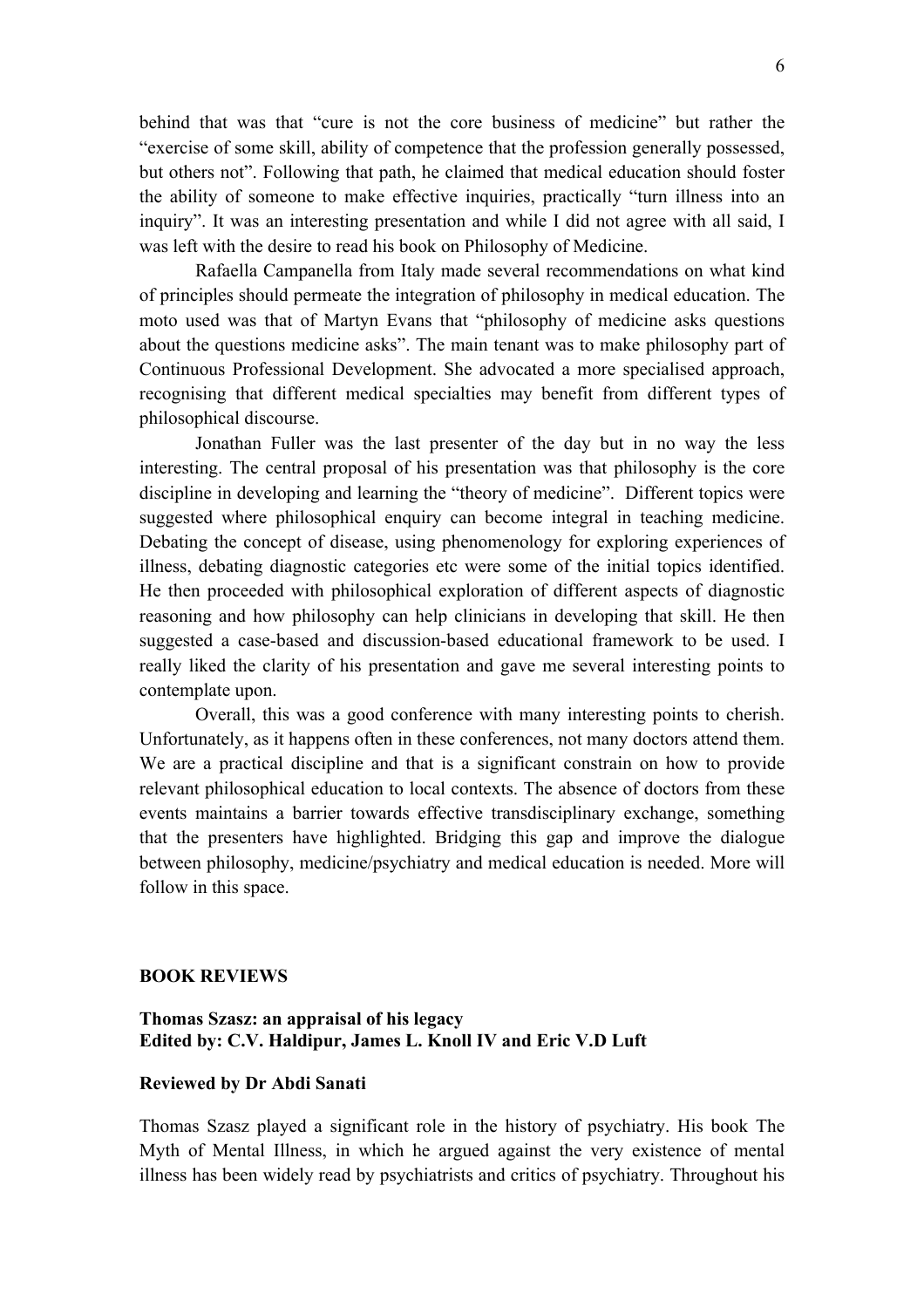life, he remained a prolific writer and debater. He has been seen, alongside with Laing and Cooper, one of the main figures of antipsychiatry movement. Interestingly Szasz did not appreciate the company and has been distancing himself from that movement. In his book, Antipsychiatry: Quackery Squared he fiercely attacked antipsychiatry and its main figures from Laing and Cooper to Foucault. Much has been written by Szasz and about him. Nevertheless, I think we should welcome this new addition to that collection. The editors have done a momentous job in gathering a wide range of writers and put their writings in a coherent whole. The book consists of three parts. In the first part, the contributors explore the intellectual roots of Szasz's thought. As a colleague once mentioned philosophies do not fall from trees and it is important to investigate how Szasz came up with his ideas. We learn about Szasz's training in psychoanalysis and his work with patients with pain. It is argued that Szasz believed science needed reductionism and working with psychogenic pain led him to believe that pain was of interest to a somatic physician only when it indicated the bodily lesion. How Szasz moved from here to his rejection of mental illness is explored in more detail. Other factors which affected his view of psychiatry included his politics and personal history of escaping holocaust in 1938. Luft discusses the philosophical influences on Szasz which were quite wide. He quoted several philosophers, but it seems that at times the quotes were taken out of the context of the main arguments of the philosopher.

In the second part Szasz's views on the concept of mental illness is examined in more detail. One of the issues that has been given to chapters in this part is suicide. Szasz had strong views about the role of psychiatry in suicide prevention. For him, suicide was an autonomous act and the person should not be interfered by the state in exercising that choice. In one chapter the legal issues regarding physician -assisted suicide and rights to suicide are discussed. Readers in the UK might find this chapter very American centric. Nevertheless, there are interesting learning points. There are some interesting chapters in this part. I enjoyed the synthesis of Szasz and his critics ideas articulated very well by Fulford using value-based practice. In one of the most interesting chapters Jennifer Church applies Szasz's method in deeming mental illness and myth to his own ideas such as autonomy, with interesting results. There are more chapters devoted to Szasz's language of mental illness and his clinical work.

The third part is devoted to Szasz's legacy. Apart from suicide one of the other areas that Szasz was deeply passionate about was insanity defence. His ideas in that area are examined in detail by Neil Pickering. I also enjoyed Allen Frances's chapter on the myth and reality of mental illness. I particularly liked his account of an encounter he had with Szasz. He rightly concluded that the academic perch is quite different from the clinical trench. The chapter by Thomas Schramme and this part on a high note. He eloquently explores the challenges faced by psychiatry.

The book includes scholars who are sympathetic to Szasz and the ones who intellectually oppose him. Nevertheless, the authors who have met him personally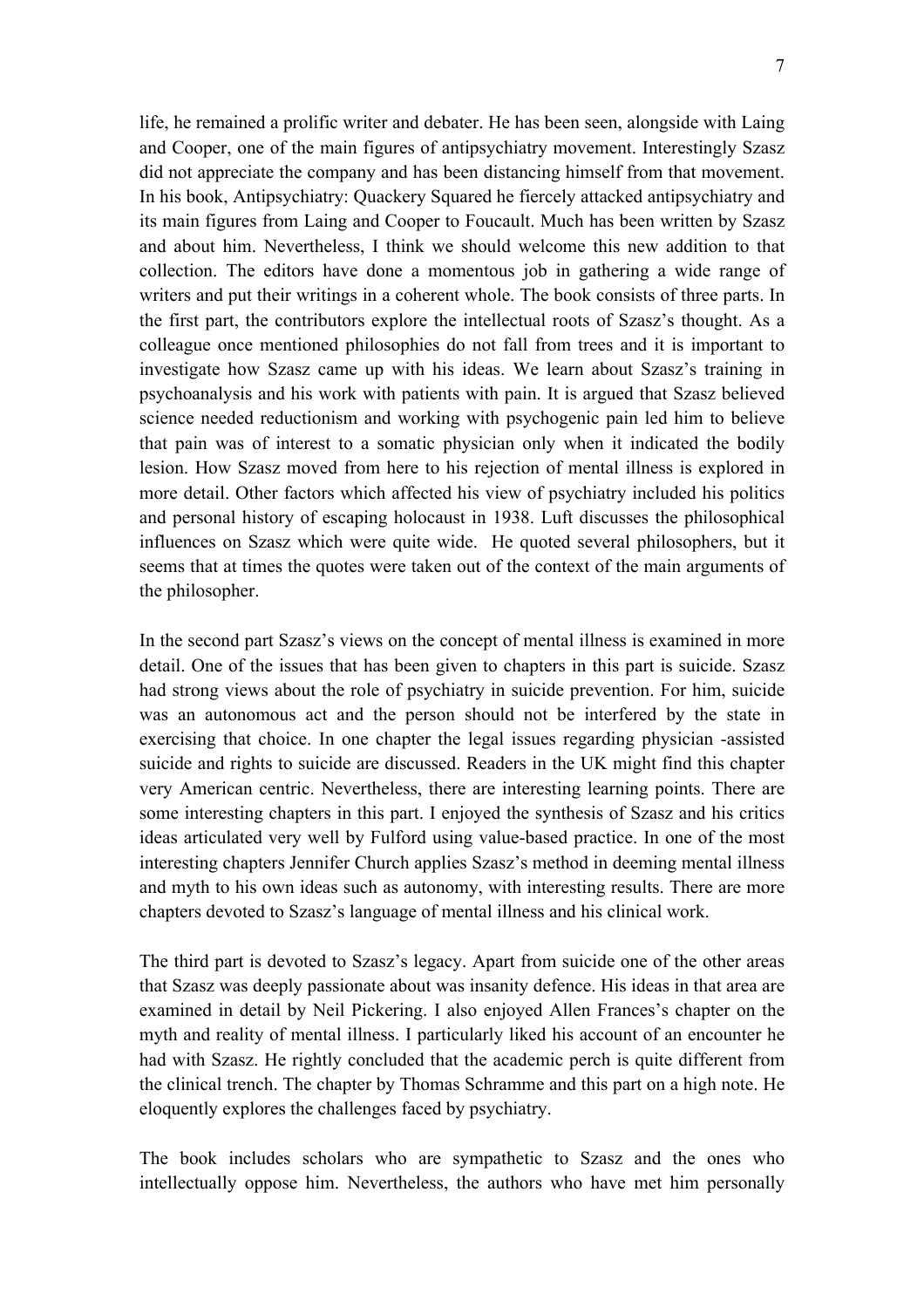found him to be a sympathetic and genuinely interesting person to know. James Knoll found him to be an icon of independence and intellectual freedom. Another issue that comes out is the fact that Szasz never worked in a psychiatric hospital and how that affected his views. The readers are given sufficient amount of arguments in the book to make of the mind. There are few anecdotes in the book which give a personal touch and allows the reader to also see the person.

Szasz's status among scholars who are critical of psychiatry will remain high. In my years of working on psychiatry I have encountered many colleagues who have been critical of psychiatry. I came to conclusion that any critique of psychiatry has to answer some questions very clearly. One is the question of suicide. Is it going to be allowed, or if it is going to be prevented would it be criminalised again? Another one is the question of mental ill offenders. And the third one, in welfare states, is the status of the mentally ill as to recipients of benefits. So far, the only person I have encountered who has been clear in answering these questions is Thomas Szasz. His stance on the last question got him in friction with a few service-user representatives in the 2010 INPP conference in Manchester. It was at that conference that I met him and was lucky to have dinner with him. I found him a man of good taste (I introduced him to Old Speckled Hen ale) and it was a memorable evening. One author compared Szasz to Socrates. Socrates was described as the gadfly who constantly goaded the political scene in Athens. Many years ago, when I visited Szasz's website there was a statement on how to pronounce his name. Interestingly if his name is uttered the way it should be pronounced, in my mother tongue (Persian) it means bug. While Socrates was the state's gadfly, Szasz is likely to remain psychiatry's bug who will always remind us when we become complacent and sluggish.

#### **Book Review**

## **Susannah Cahalan: The Great Pretender: The Undercover Mission That Changed Our Understanding of Madness**

## **Review by George Dawson, MD, DFAPA**

*The Great Pretender* (1) is written as an exposé of a famous experiment conducted by Rosenhan (2) that purported to discredit psychiatric diagnoses. The original article was published in the journal *Science* in 1973. Whether you are aware of the original article or not, depended on when you were trained and the extent to which you followed that literature. I was just finishing my undergraduate degree at that point and did not complete psychiatric training until 1986. We had a community psychiatry seminar for 6 months during my last year that was taught by some of the innovators in the field. It was common to analyse and discuss controversial papers of the day. A good example would have been the paper that suggested that people with schizophrenia had a much better outcome in the developing countries (3). At no point did we hear about or discuss the Rosenhan paper. In fact, for the next 24 years the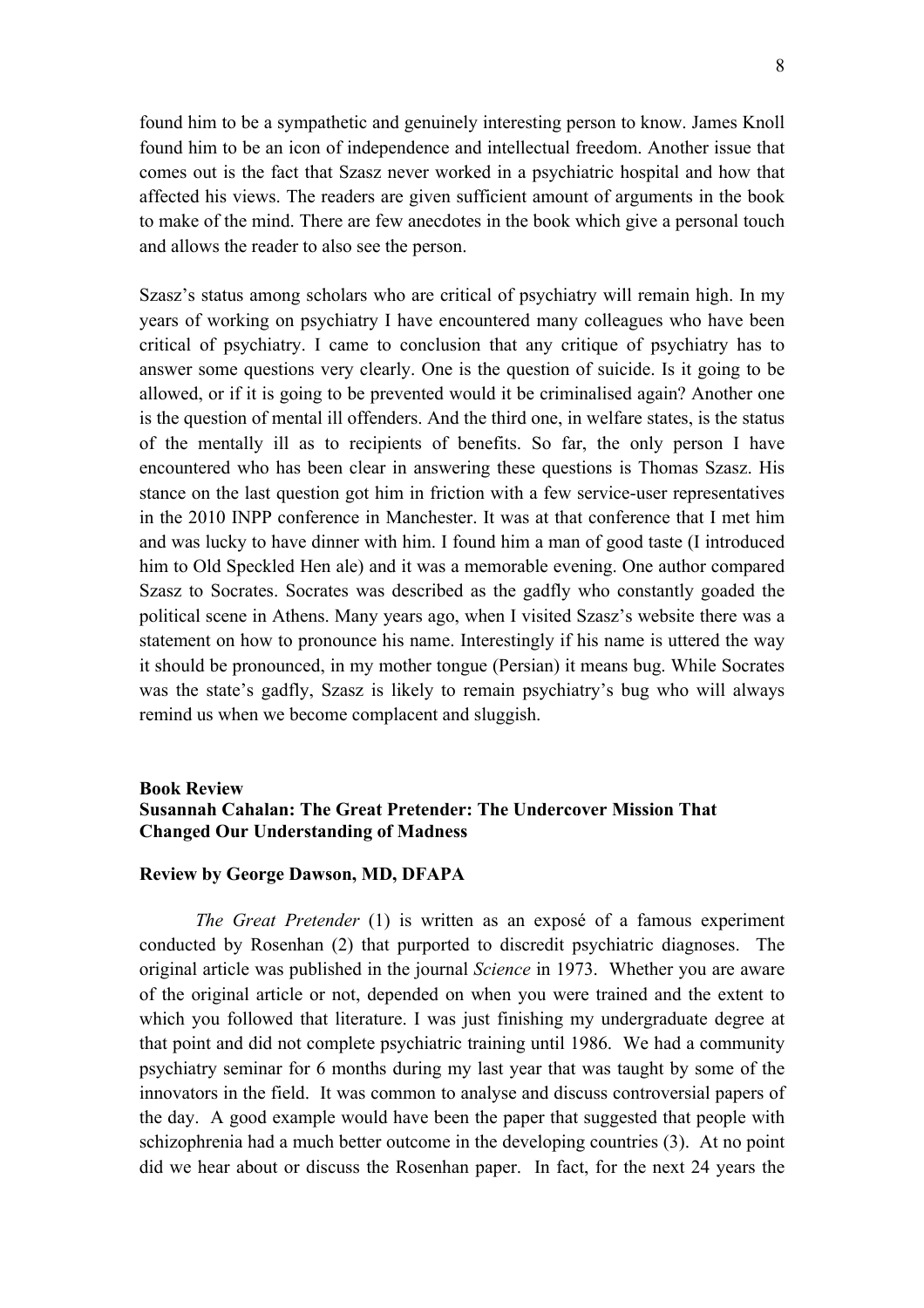paper never came across my desk. It was only when I started writing a psychiatry blog that I realized it played a major role in psychiatric criticism and antipsychiatry rhetoric. At that point, I read the paper and the associated criticism and concluded independently that the methodology was extremely weak and that pseudopatients were not really a good test of medical or psychiatric diagnoses. I thought it would just fade away on that basis.

I was as surprised as anyone when I heard that investigative reporter Susannah Cahalan had written a book about this experiment, the author, and the methods used. The investigation begins with a visit to one of Rosenhan's former colleagues. This colleague shows her a stack of anti-psychiatry books that he thinks "were the key to his thinking". There is also a file labelled "pseudopatients" that contain the names of all eight pseudopatients and details surrounding their hospitalizations. All the names or aliases and the hospital names had also been changed.

Cahalan's approach is to write about three parallel subjects. The most thorough and objective analysis is about the pseudopatient experiment. She covers everything from the available remaining data and the problems with it, to the likelihood that the experiment actually occurred the way it was described in the *Science* paper. The second broad subject was a character study of Rosenhan. How did people describe him? What was he like? Did people especially his colleagues believe that he conducted the experiment. And finally, the book is a vehicle for Cahalan to comment on psychiatry. She comes to this work with the direct experience of having experienced autoimmune encephalitis and writing about that experience in the book *Brain on Fire*.

Reading the original paper is a good starting point for understanding the book. If you do pull up that article, a few details are immediately evident. The author begins the introduction using the terms "sane" and "insane" as though this is technical language used by psychiatrists. That use of language is interesting because he is listed as a professor of both psychology and law at Stanford. Since the days of my training, insanity is a strictly legal term and it is without meaning in psychiatry. The use of these legal terms allows him to point out the unreliability of the "sane"- "insane" dichotomy based on expert witnesses disagreeing in adversarial court hearings. That has nothing to do with the clinical diagnoses in psychiatry. To what extent were formal diagnoses used in 1973? Rosenhan refers to the Diagnostic and Statistical Manual in the body of his paper. Interestingly, the authors of my community psychiatry paper (3) reported on the 2-year follow-up of patients from the International Pilot Study of Schizophrenia (1973) and concluded that schizophrenia could be reliably diagnosed so that international comparisons and follow up were possible. A sanity metric during the same time frame is crude by comparison. There are many additional examples of a lack of objectivity toward the issue of psychiatric diagnosis in the introductory section of the paper (paragraphs 4-7) and the discussion. Excellent critiques of the scientific merit of the paper were available at the time most notably by Robert Spitzer.

The author describes his pseudopatient experiment as consisting of 8 people – three women and four men of various occupations. Cahalan identifies Rosenhan as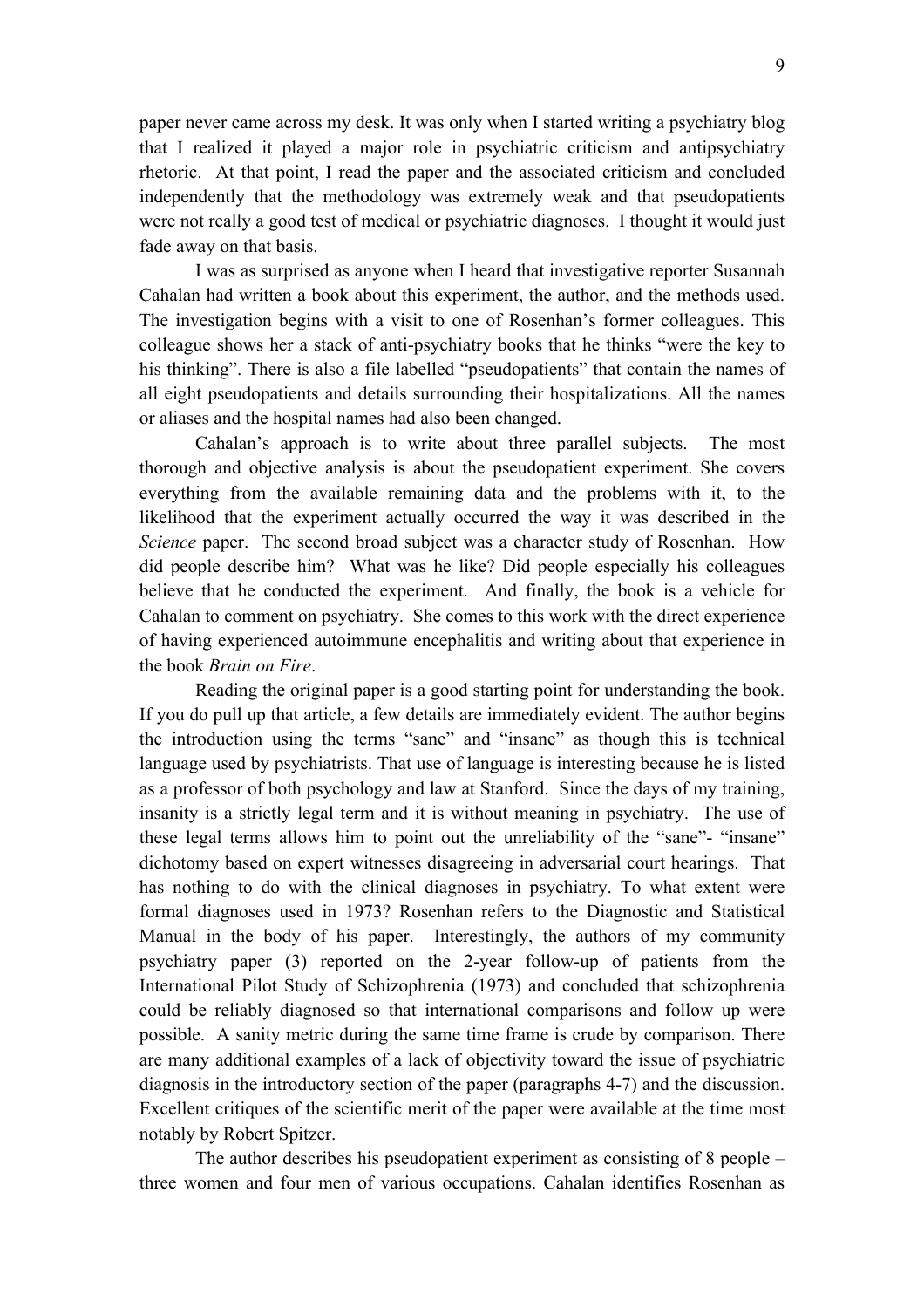pseudopatient number 1. Twelve hospitals in various locations were chosen. One was a private hospital. Pseudopatients were supposed to call the hospital, present for an intake appointment, and then complain that they were hearing voices. When asked to elaborate they were supposed to say the voices were unclear except for the words "empty", "hollow", and "thud". Rosenhan provides a rationalization for this symptom choice about how on the one hand these symptoms were supposed to have existential meaning and yet there was not a single report of existential psychosis in the literature. Once admitted, the patient was supposed to cease simulating any symptoms and give their actual social history and behave "normally". They were to take notes and be as cooperative as possible to get discharged. The length of stay was 7-52 days with an average of 19 days.

Rosenhan also claims in the body of this paper that a second experiment occurred at a "research and teaching hospital" where the staff were informed ahead of time that pseudopatients were going to seek admission during a 3-month period. Staff were asked to rate whether a patient was a pseudopatient or not. Of 193 admissions during that time 41 were ranked as likely being a pseudopatient. In this case, Rosenhan did not send any pseudopatients to the facility and claims this false experiment represents "massive errors".

One of the elements of the paper that is really never discussed is its structure. The primary data points were eight pseudopatients were admitted and discharged from psychiatric hospitals without being discovered. The secondary data points were a series of observations of the staff that is largely unstructured, highly anecdotal, and contrasted with other situations that seem to lack relevance. The bulk of Rosenhan's discussion is judgmental and there is no discussion of the limitations of the experimental design or data. Instead the author leaps to clear-cut conclusions that are in some cases only peripherally connected to the data.

Cahalan expends a lot of effort to try to identify and find the pseudopatients and ask them what their experience was like. She locates the records of Rosenhan's own admission as a pseudopatient. The first real sign of a departure from the research protocol described in *Science,* occurs in Rosenhan's recorded admission interview. He recited the voices script and said the symptoms had been going on for four months. He was admitted on an involuntary commitment and discharged nine days later. The hospitalization ended in 1969 - four years before the article came out. The first major sign that the experiment described in *Science* was not quite the way it was described in the paper occurs when Cahalan looks at the record of the admission interview. In addition to the vague description of hallucinations, Rosenhan states that he believes he can "hear what people are thinking", that he has tried to "insulate out the noises by putting copper over my ears", and that he has "suicidal thoughts". These are all more serious psychiatric symptoms than factitious "existential hallucinations". Rosenhan also altered his occupational history during one assessment to say that his psychiatric illness led him to give up a job in economics 10 years earlier. At one point he stated that his wife is probably unaware of how useless he felt and that "everyone would be better off if he was not around". Considering the seriousness of his fake history, I was surprised that he was discharged in 9 days.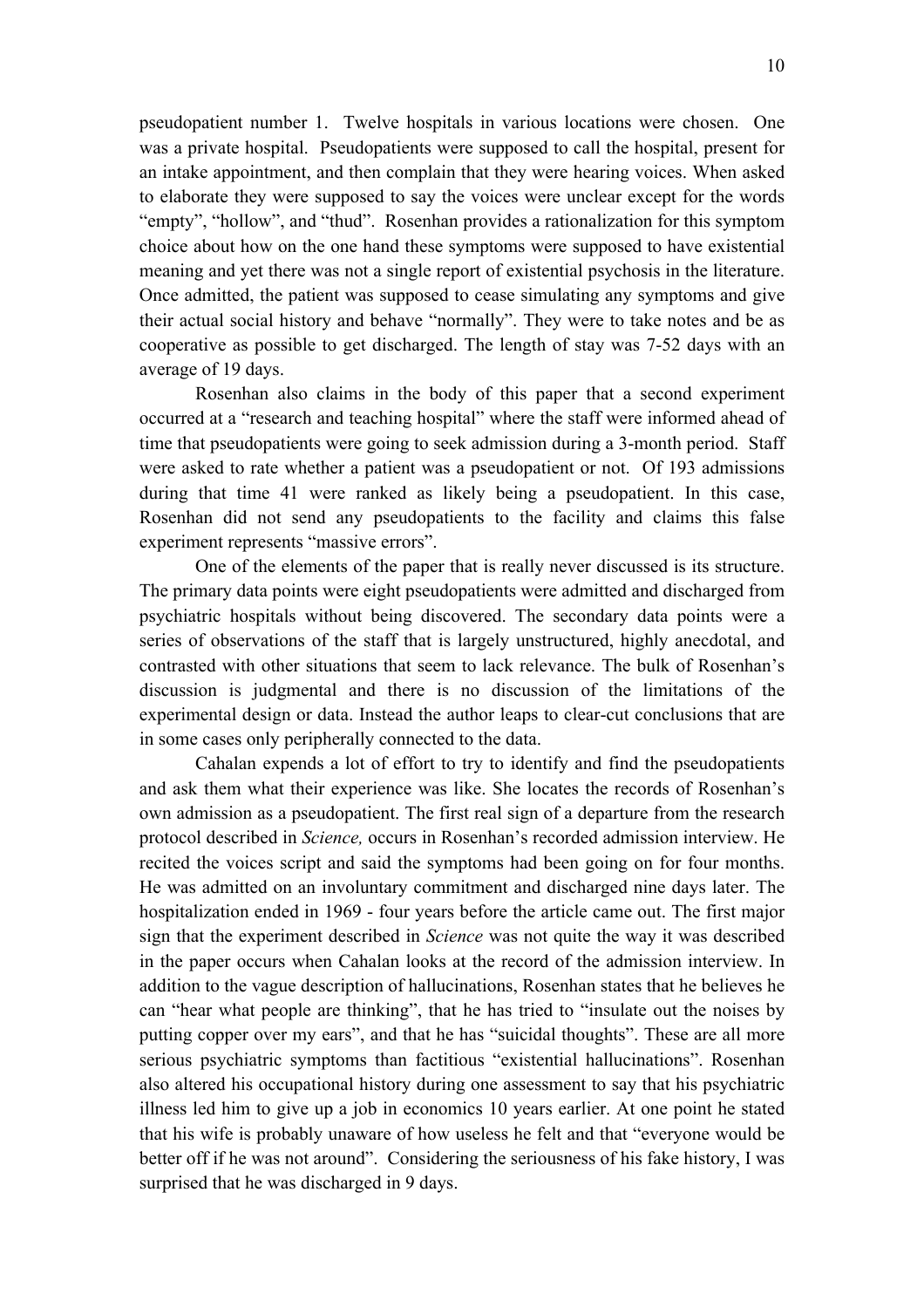What about the other 8 pseudopatients? Cahalan was able to locate two  $-\text{only}$ one of whom was part of the research protocol and shared Rosenhan's experience. The second patient started out as a psychologist and co-authored a couple of papers with Rosenhan. The author was surprised at how little preparation went into the pseudopatient role. Patient 2 was taught to cheek medications and spit them out. He was reassured by Rosenhan that he had filed a writ of habeus corpus to get him out of the hospital at any time. When Cahalan tracked down that attorney who said the writs had been discussed but never prepared and that he did not consider himself to be "on call" to get pseudopatients immediately released. Patient 2 was also in the hospital for 9 days and basically released upon his request. There was no reason for discharge given on the official form, but he recalled a psychiatrist approaching him prior to discharge and making remarks to suggest that there was still some concern that he may still be suicidal. Despite that concern there was apparently no discharge plan.

The third pseudopatient discovered by Cahalan was interesting in that he was eliminated from the original protocol and not counted by Rosenhan. Cahalan discovered that the ninth uncounted pseudopatient was a research psychologist named Harry Lando. Dr. Lando is well represented in the smoking cessation literature and had published an article in the *Professional Psychologist* (4) stressing the positive aspects of his pseudopatient experience. His observations were in direct contrast to Rosenhan and he states as much in the observation: "My overall impressions of the hospital are overwhelmingly positive. The powerlessness and depersonalization of patients so strongly emphasized by Rosenhan simply did not exist in this setting." He goes on to suggest that using better hospitals as models may be a way to improve the quality of care. He also questions the ethics of placing pseudopatients in "already overcrowded and understaffed institutions". Lando does express a concern about the diagnostic process since all three pseudopatients received diagnoses of schizophrenia. The key question about why the data of the ninth pseudopatient was omitted from the original paper is answered as a footnote number 6 on page 258 of the original paper: "Data from a ninth pseudopatient are not included in this study because although his sanity went undetected, he falsified aspects of his personal history. Including marital status and parental relationships. His experimental behaviours therefore were not identical to the other pseudopatients."

That footnote is exactly what Rosenhan did when he was admitted as pseudopatient 1 as documented in the existing medical record. Rosenhan's lapses were discovered and discussed by Cahalan and are included in the following table.

Rosenhan's Lapses

1. Data was improperly recorded. The two pseudo-patients interviewed by Cahalan pointed out that their durations of stay in the hospital were not correctly recorded.

2. His private notes indicated strong influence by Szasz and Laing. Prior to the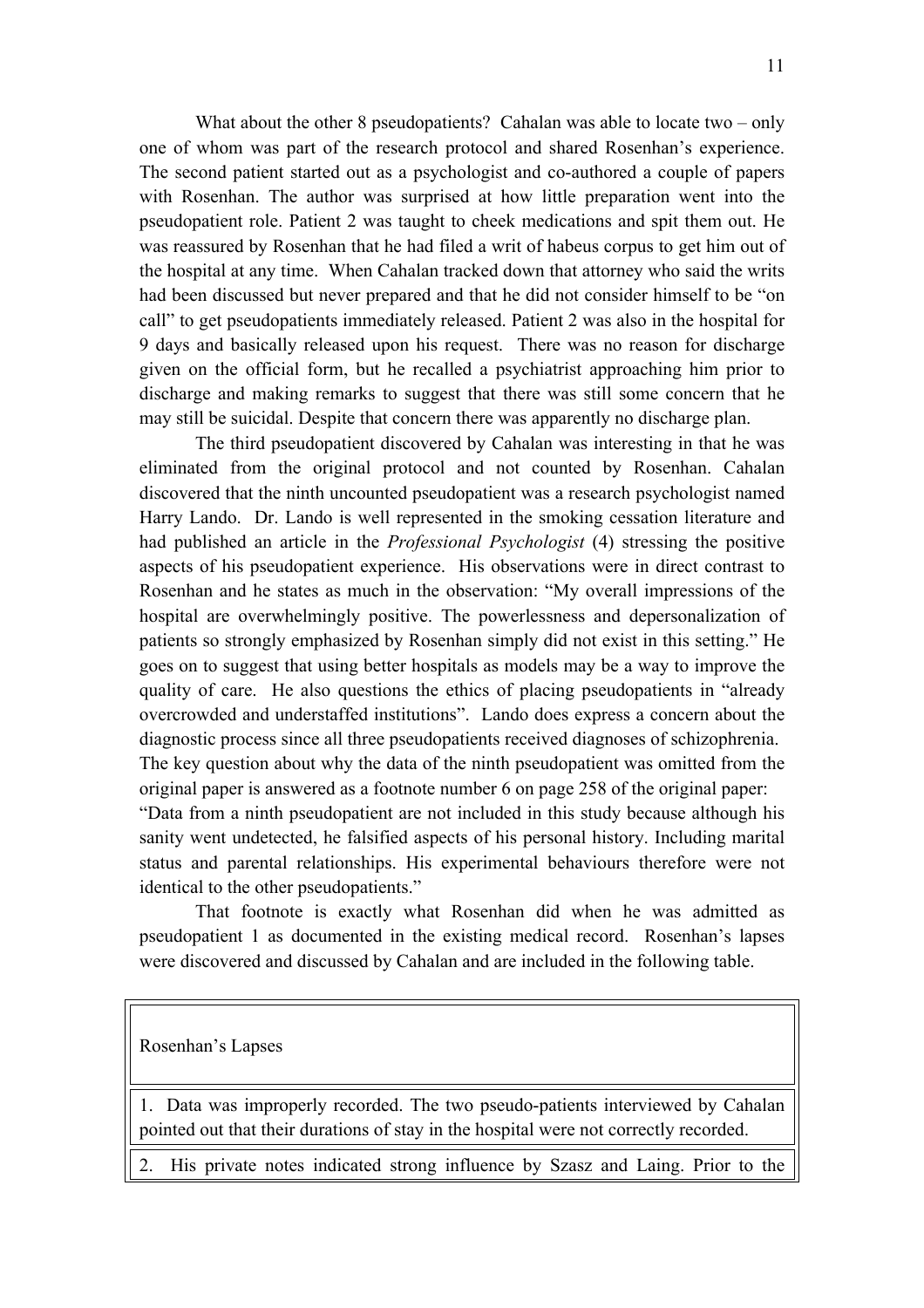pseudopatient experiment he assigned work to his students describing psychiatric hospitals as "authoritarian", "degrading", and "illness-maintaining".

3. He told a pseudopatient that a writ of habeas corpus was prepared, and an attorney was on call to get them out of the hospital if necessary. That was not true.

4. Professional and possibly "unethical" mistakes (p. 173) about length of stay in pseudopatient number two (7 days versus 8) and pseudopatient number 9 (26 days versus 9 days), patient population in the hospital 8,000 vs 1,510), the specific discharge diagnoses of pseudopatients 2 and 9, and details of staff behavior on the ward.

5. Sending a pseudo-patient into a hospital that was in disarray because it was closing.

6. Rosenhan at one point lied in correspondence to Spitzer about his stay in the hospital and said it was part of a "teaching exercise" that had nothing to do with research (p. 180). Cahalan describes this as "an outright lie".

7. During his admission Rosenhan "goes off script" and gives far more fabricated symptoms and history than the "empty, hollow, thud" existential hallucinations he described in the protocol. Additional symptoms suggest a significant psychiatric disorder. He describes suicidal ideation and significant conflict with his employer – the same falsification of personal history that led him to eliminate the data of the ninth pseudopatient.

8. Rosenhan fabricated an excerpted portion of the medical record and both the original record and the excerpt are published for A - B comparison on page 190. Cahalan concludes that the facts "were distorted intentionally by Rosenhan himself."

9. Inadequate preparation of the research subjects. Patient 2 ended up taking a dose of chlorpromazine and patient 9 was given liquid chlorpromazine so it could not be cheeked as instructed. Pseudopatient 9 estimated the preparation time for hospital admission by Rosenhan was about 15 minutes.

10. When patient 9 was eliminated from the study none of the data about pills dispensed or staff contact time in the paper was changed.

11. In an National Public Radio program that aired before the publication of his paper (December 14, 1972) he misstated his time in the hospital as a pseudopatient (several weeks versus 9 days) and the amount of medications dispensed to pseudopatients (5,000 pills versus 2,000 pills) while building to the conclusion that psychiatric hospitals are non-therapeutic and should be closed (p.234)

12. Pseudopatient 9 commented that what Rosenhan had written about him in the experiment was "total fiction" (p.269)

13. Rosenhan did not complete a book about the pseudopatient experience, despite an advance from the publisher, a subsequent lawsuit from the publisher and what is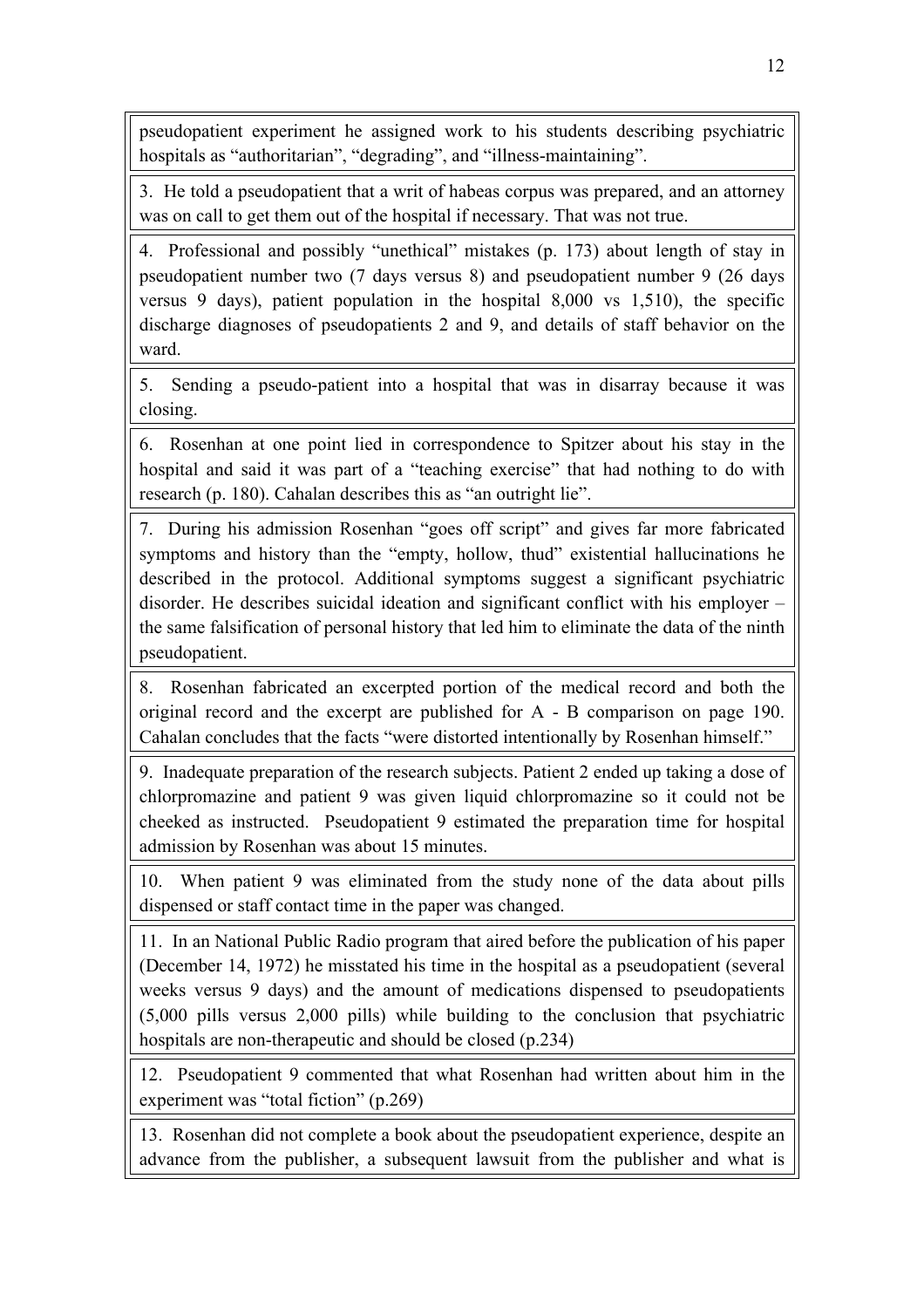described as plenty of publicity around the time the paper came out in *Science*. He also never published on the topic again (p. 295).

Rosenhan did continue to publish a description and discussion of his study in the text *Abnormal Psychology* (5). The discussion emphasized that the simple hallucinations described with nothing else being unusual would have been detected outside of a hospital. In the context dependent setting it was not. In other words – he maintained one of the same themes as in the original paper.

One of the areas that really piqued my interest was why *Science* published this paper in the first place. Cahalan got the opinion from an academic psychologist that the peer review in a non-psychology journal would be less rigorous. When she approached the journal, she was told that records were confidential and that they were not kept back that far. Accessing *Retraction Watch* (6) demonstrated that there has been a total of 120 papers retracted from *Science* since 1963. The reasons for the retractions are given as data errors, errors in methods, result errors, errors in conclusions, errors due to contaminated experiments, falsification/fabrication of data, irreproducible results, misconduct by the author, ethical violations by the author, investigation by a company, institution, or third-party. Only three of these papers had anything to do with psychiatry and those papers were primarily about the neurobiology of the brain. Cahalan's investigation suggests that several of the reasons for retraction have been met.

Apart from the details of the *Science* paper, Cahalan also does a character study of Rosenhan. We learned that his brother had bipolar disorder and did well on lithium. It was suggested that was why he became interested in psychology. He was described as bright and charismatic. He was clearly influenced by the work of antipsychiatrists and assigned work to his students that "describe psychiatric hospitals as *authoritarian*, *degrading*, and *illness maintaining* among other terms". (p 73). The title of the book highlights Rosenhan's characteristics as a raconteur who would occasionally pretend to be someone who he was not. His son described an incident in New York City where he introduced himself as a professor of engineering at Stanford in order to get a tour of an interesting construction site with his son. In another scene he is joking about the wig he wore to get into the psychiatric hospital. Cahalan finds the admission photo showing that he is bald without a wig. The people who knew him the best – acknowledge he was difficult to know and just like Rosenhan's arguments about psychiatric diagnoses being context dependent – his personality was as well.

Apart from academic books about the history of psychiatry – most books review sensational history and arguments that by their very nature diminish the field. This book is intermediate in that tone with those arguments interspersed through the investigative journalism about Rosenhan. They touch on the familiar themes of biological reductionism as opposed to a clinical psychiatry where patients are actually listened to with no reference to how clinical psychiatrists really practice every day. Some psychiatrists end up being caricatured and some are acknowledged as being highly motivated and humanistic. I am probably far too invested in clinical psychiatry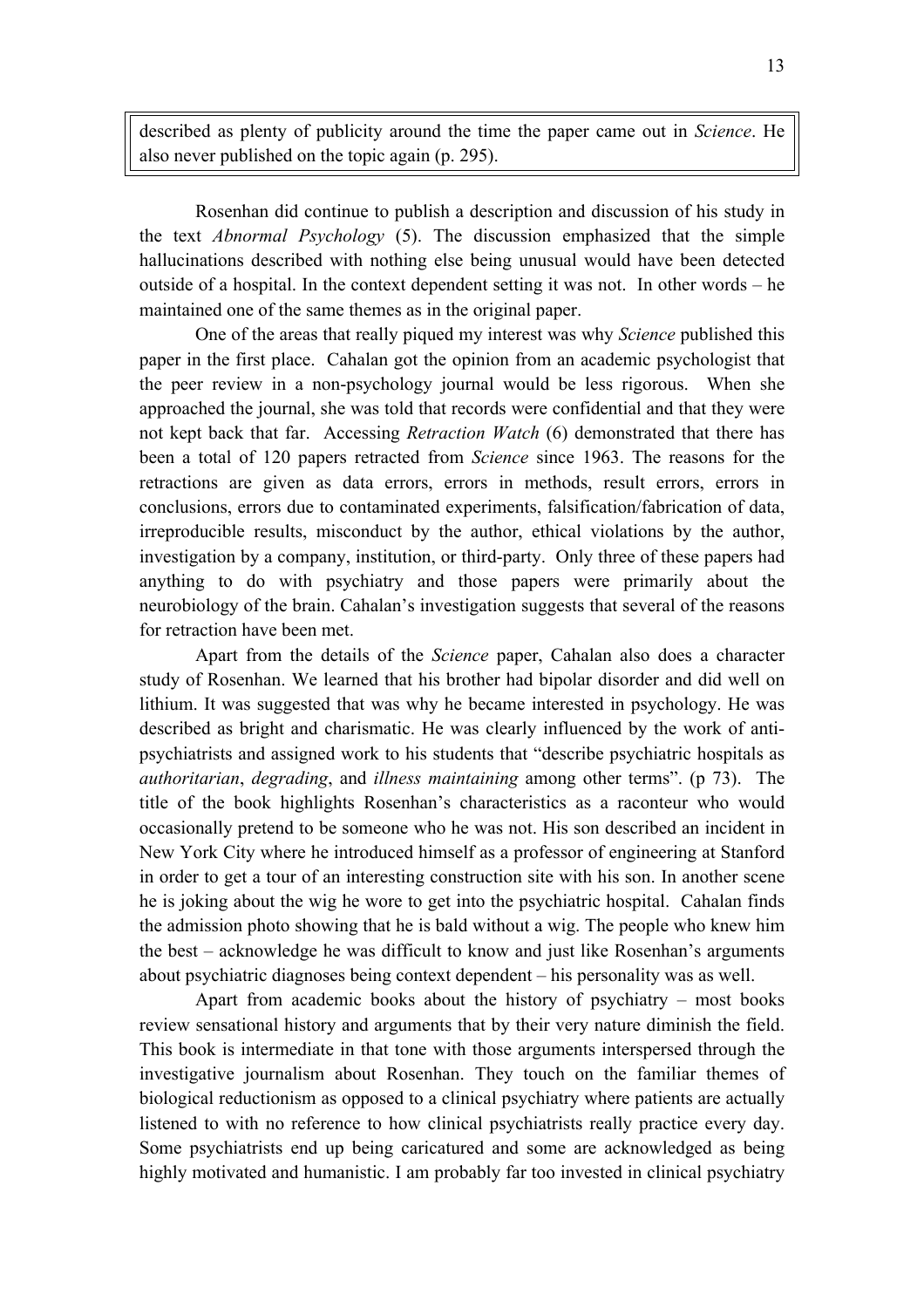and the good I have seen done to tolerate a journalist's approach to the field. I give Cahalan credit for touching on the current situation that has resulted in severely rationed care and the transinstitutionalization of patients in jails. The overall concept that psychiatrists have little to do with the systems of care that are controlled by businesses and governments is not emphasized even though it was recognized as a problem by two of the pseudopatients. She also points out that the pseudopatient experiment is irrelevant to psychiatric practice today but her resounding theme throughout the book was that it was extremely relevant irrespective of what actually happened. The book also gives Rosenhan too much credit for psychiatric criticism. Like many books of this nature – there is little to no evidence that psychiatrists might be their own best critics or that outrage might be a legitimate reaction to outrageous criticism rather than defensiveness.

In conclusion *The Great Pretender* identifies extremely specific problems with the original Rosenhan paper that have been listed in the narrative and table in this report. He gained initial celebrity status from the study and signed a book contract. Even though he was given an advance on the book and wrote a manuscript he never produced a book. The author suggests that may have been due to the fact that Robert Spitzer was aware of Rosenhan's nonadherence to the research protocol during his admission. As Rosenhan withdrew from the pseudopatient limelight he also stated that none of his research should lead to the conclusion that psychiatric hospitals were unnecessary and that represented a complete turnaround form earlier statements.

The controversy, the original paper and the book could be the subject of seminars in the history or philosophical aspects of psychiatry. It touches on a number of themes, primarily the ethics of research and how it should be conducted. It also touches on psychiatric criticism and may be useful in discussing how future generations of psychiatrists can prepare to deal with it.

## References:

1: Susannah Cahalan. The *Great Pretender*. Grand Central Publishing. New York, 2019. 382 p.

2: Rosenhan DL. On being sane in insane places. Science 1973 Jan 19;179(4070):250- 258.

3: Sartorius N, Jablensky A, Shapiro R. Cross-cultural differences in the short-term prognosis of schizophrenic psychoses. *Schizophr Bull*. 1978;4(1):102- 113. doi:10.1093/schbul/4.1.102

4: Lando, H. A. (1976). On being sane in insane places: A supplemental report. *Professional Psychology, 7*(1), 47–52. https://doi.org/10.1037/0735- 7028.7.1.47

5: David E. Rosenhan, Martin E.P. Seligman. *Abnormal Psychology- 2nd Ed.* WW Norton and Company, New York City, 1984, 1989; p 181-183.

6: Retraction Watch: Retractions from Science. Accessed on May 22, 2020: http://retractiondatabase.org/RetractionSearch.aspx#?jou%3dScience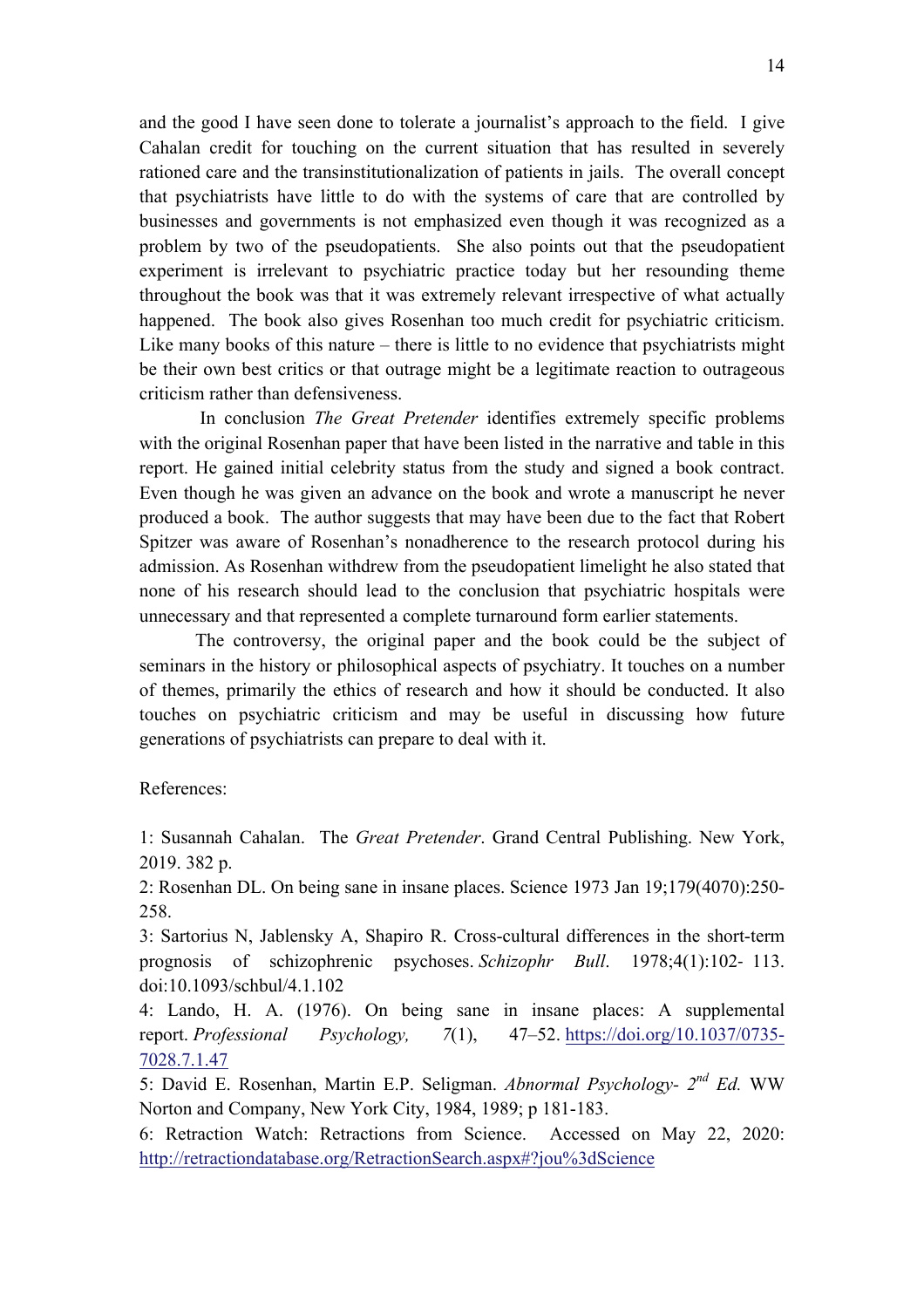## **Book Series International Perspective in the Philosophy and Psychiatry most recent publications**



## **Psychiatry Reborn: Biopsychosocial psychiatry in modern medicine**

**£34.99**

**Will Davies, Julian Savulescu, Rebecca Roache, J. Pierre Loebel 9780198789697 Paperback 01 June 2020 International Perspectives in Philosophy and Psychiatry**

# **The Oxford Handbook of Phenomenological Psychopathology**

## **£125.00**

**Giovanni Stanghellini, Matthew Broome, Anthony Vincent Fernandez, Paolo Fusar-Poli, Andrea Raballo, René Rosfort 9780198803157 Hardback 04 July 2019**



The Oxford Handbook o PHENOMENOLOGICAL<br>PSYCHOPATHOLOGY

> **International Perspectives in Philosophy and Psychiatry The Oxford Handbook of Philosophy and Psychoanalysis**

## **£105.00**

**Richard Gipps, Michael Lacewing 9780198789703 Hardback 28 February 2019**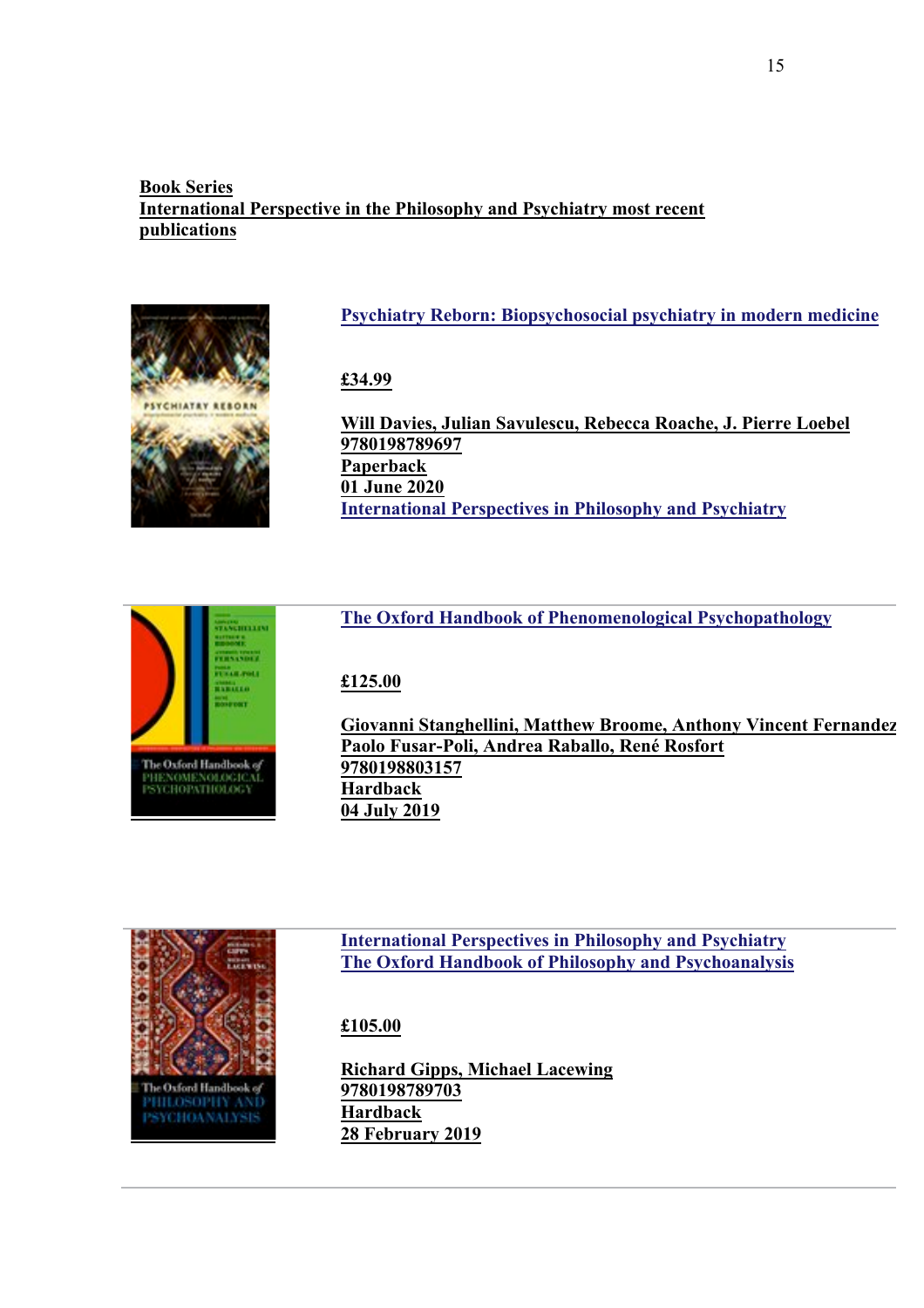

**International Perspectives in Philosophy and Psychiatry Madness and the demand for recognition A philosophical inquiry into identity and mental health activism**

**£34.99**

**Mohammed Abouelleil Rashed 9780198786863 Paperback 07 February 2019**



**International Perspectives in Philosophy and Psychiatry Thomas Szasz An appraisal of his legacy**

**£34.99**

**C.V. Haldipur, James L. Knoll IV, Eric v.d. Luft 9780198813491 Paperback 04 February 2019**



**International Perspectives in Philosophy and Psychiatry Psychiatric Neuroethics Studies in Research and Practice**

**£34.99**

**Walter Glannon 9780198758853 Paperback 27 December 2018**